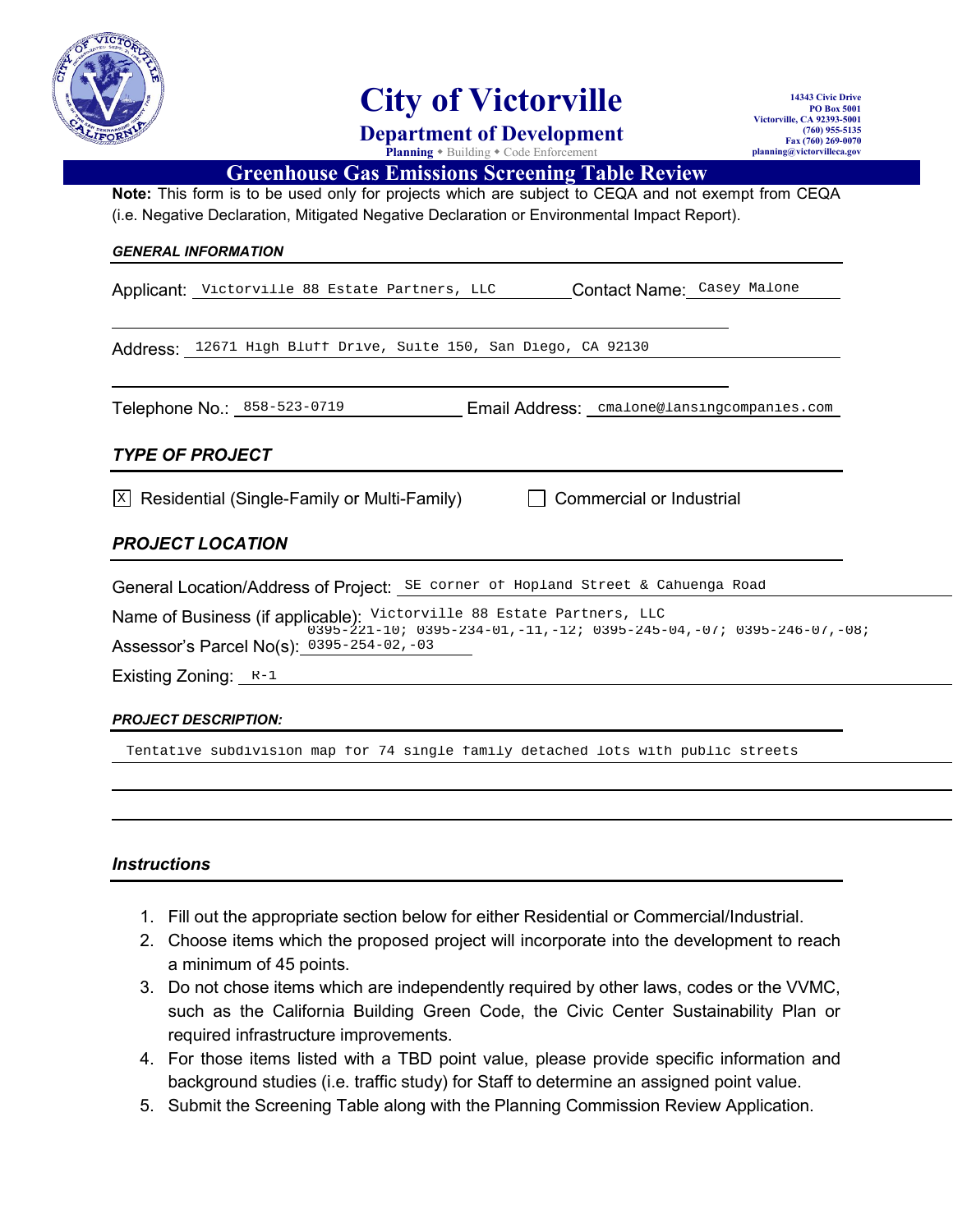# **Residential Section**

| Feature                                  | <b>Description</b>                                                                                                                                                                                                                          | <b>Assigned Point</b><br><b>Values</b> | <b>Project Points</b> |
|------------------------------------------|---------------------------------------------------------------------------------------------------------------------------------------------------------------------------------------------------------------------------------------------|----------------------------------------|-----------------------|
|                                          | <b>Reduction Measure PS E1: Residential Energy Efficiency</b>                                                                                                                                                                               |                                        |                       |
| <b>Building Envelope</b>                 |                                                                                                                                                                                                                                             |                                        |                       |
| Insulation                               | 2008 Baseline (walls R-13:, roof/attic: R-30)                                                                                                                                                                                               | 0 points                               |                       |
|                                          | Modestly Enhanced Insulation (walls R-13:, roof/attic: R-38)                                                                                                                                                                                | 12 points                              | 12                    |
|                                          | Enhanced Insulation (rigid wall insulation R-13, roof/attic: R-38)                                                                                                                                                                          | 15 points                              |                       |
|                                          | Greatly Enhanced Insulation (spray foam wall insulated walls R-15 or higher,<br>roof/attic R-38 or higher)                                                                                                                                  | 18 points                              |                       |
| Windows                                  | 2008 Baseline Windows (0.57 U-factor, 0.4 solar heat gain coefficient (SHGC)                                                                                                                                                                | 0 points                               |                       |
|                                          | Modestly Enhanced Window Insulation (0.4 U-Factor, 0.32 SHGC)                                                                                                                                                                               |                                        |                       |
|                                          | Enhanced Window Insulation (0.32 U-Factor, 0.25 SHGC)                                                                                                                                                                                       | 6 points                               |                       |
|                                          | Greatly Enhanced Window Insulation (0.28 or less U-Factor, 0.22 or less<br>SHGC)                                                                                                                                                            | 7 points<br>9 points                   |                       |
| Cool Roof                                | Modest Cool Roof (CRRC Rated 0.15 aged solar reflectance, 0.75 thermal<br>emittance)                                                                                                                                                        | 10 points                              | 10                    |
|                                          | Enhanced Cool Roof(CRRC Rated 0.2 aged solar reflectance, 0.75 thermal<br>emittance)                                                                                                                                                        | 12 points                              |                       |
|                                          | Greatly Enhanced Cool Roof (CRRC Rated 0.35 aged solar reflectance, 0.75<br>thermal emittance)                                                                                                                                              | 14 points                              |                       |
| Air Infiltration                         | Minimizing leaks in the building envelope is as important as the insulation<br>properties of the building. Insulation does not work effectively if there is<br>excess air leakage.                                                          |                                        |                       |
|                                          | Air barrier applied to exterior walls, calking, and visual inspection such as the<br>HERS Verified Quality Insulation Installation (QII or equivalent)                                                                                      | 10 points                              |                       |
|                                          | Blower Door HERS Verified Envelope Leakage or equivalent                                                                                                                                                                                    | 8 points                               |                       |
| Thermal<br>Storage of<br><b>Building</b> | Thermal storage is a design characteristic that helps keep a constant<br>temperature in the building. Common thermal storage devices include<br>strategically placed water filled columns, water storage tanks, and thick<br>masonry walls. |                                        |                       |
|                                          | Modest Thermal Mass (10% of floor or 10% of walls: 12" or more thick<br>exposed concrete or masonry. No permanently installed floor covering such<br>as carpet, linoleum, wood or other insulating materials)                               | 2 points                               |                       |
|                                          | Enhanced Thermal Mass (20% of floor or 20% of walls: 12" or more thick<br>exposed concrete or masonry. No permanently installed floor covering such<br>as carpet, linoleum, wood or other insulating materials)                             | 4 points                               |                       |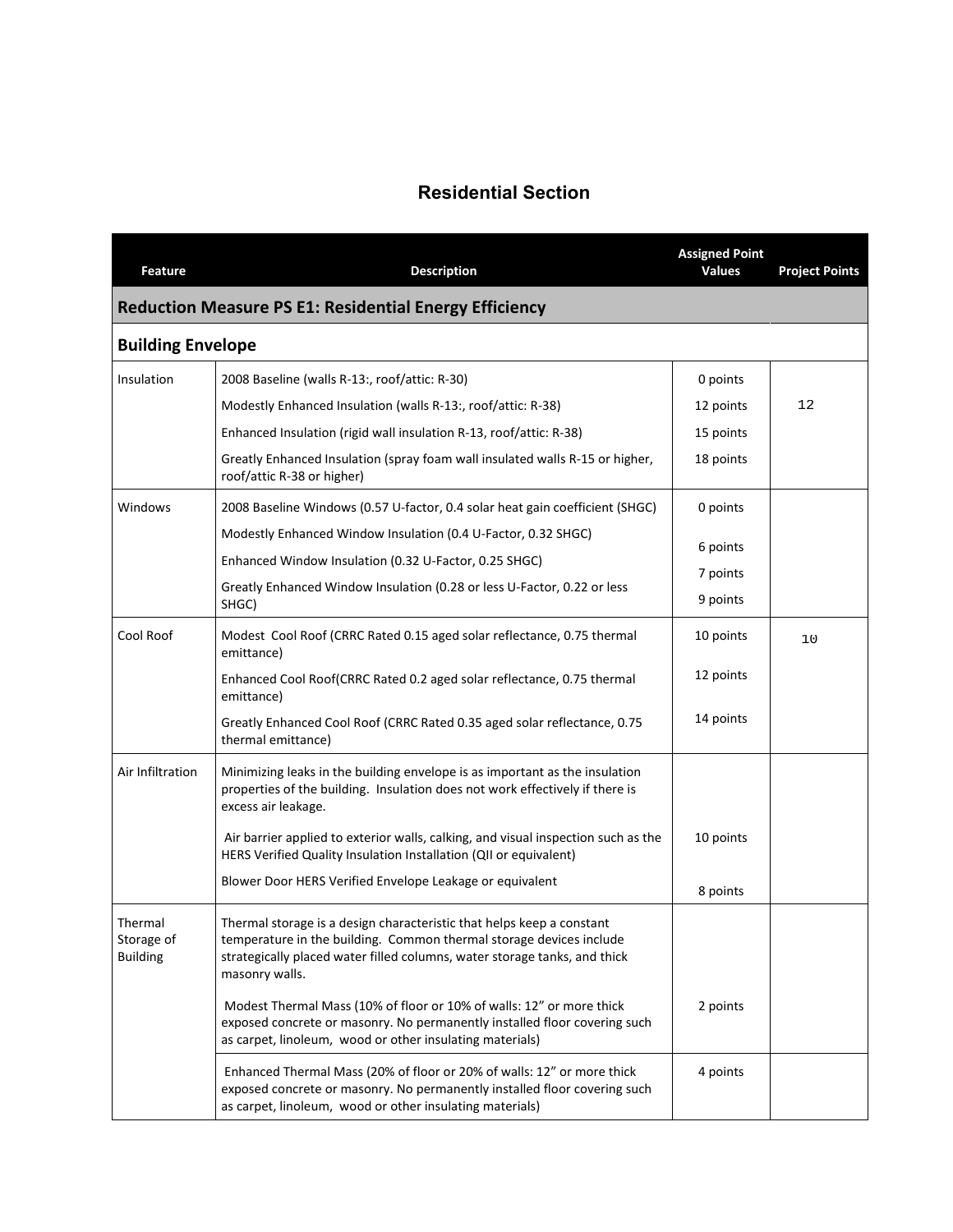| <b>Feature</b>          | <b>Description</b>                                                                                                                                                                                                              | <b>Assigned Point</b><br><b>Values</b> | <b>Project Points</b> |
|-------------------------|---------------------------------------------------------------------------------------------------------------------------------------------------------------------------------------------------------------------------------|----------------------------------------|-----------------------|
|                         | <b>Indoor Space Efficiencies</b>                                                                                                                                                                                                |                                        |                       |
| Heating/                | Minimum Duct Insulation (R-4.2 required)                                                                                                                                                                                        | 0 points                               |                       |
| Cooling<br>Distribution | Modest Duct insulation (R-6)                                                                                                                                                                                                    | 7 points                               |                       |
| System                  | Enhanced Duct Insulation (R-8)                                                                                                                                                                                                  | 8 points                               |                       |
|                         | Distribution loss reduction with inspection (HERS Verified Duct Leakage or<br>equivalent)                                                                                                                                       | 12 points                              |                       |
| Space Heating/          | 2008 Minimum HVAC Efficiency (SEER 13/75% AFUE or 7.7 HSPF)                                                                                                                                                                     | 0 points                               |                       |
| Cooling<br>Equipment    | Improved Efficiency HVAC (SEER 14/78% AFUE or 8 HSPF)                                                                                                                                                                           | 4 points                               |                       |
|                         | High Efficiency HVAC (SEER 15/80% AFUE or 8.5 HSPF)                                                                                                                                                                             | 7 points                               |                       |
|                         | Very High Efficiency HVAC (SEER 16/82% AFUE or 9 HSPF)                                                                                                                                                                          | 9 points                               |                       |
| <b>Water Heaters</b>    | 2008 Minimum Efficiency (0.57 Energy Factor)                                                                                                                                                                                    | 0 points                               |                       |
|                         | Improved Efficiency Water Heater (0.675 Energy Factor)                                                                                                                                                                          | 12 points                              |                       |
|                         | High Efficiency Water Heater (0.72 Energy Factor)                                                                                                                                                                               | 15 points                              |                       |
|                         | Very High Efficiency Water Heater (0.92 Energy Factor)                                                                                                                                                                          | 18 points                              |                       |
|                         | Solar Pre-heat System (0.2 Net Solar Fraction)                                                                                                                                                                                  | 4 points                               |                       |
|                         | Enhanced Solar Pre-heat System (0.35 Net Solar Fraction)                                                                                                                                                                        | 8 points                               |                       |
| Daylighting             | Daylighting is the ability of each room within the building to provide outside<br>light during the day reducing the need for artificial lighting during daylight<br>hours.                                                      |                                        |                       |
|                         | All peripheral rooms within the living space have at least one window<br>(required)                                                                                                                                             | 0 points                               |                       |
|                         | All rooms within the living space have daylight (through use of windows, solar<br>tubes, skylights, etc.)                                                                                                                       | 1 points                               |                       |
|                         | All rooms daylighted                                                                                                                                                                                                            | 2 points                               |                       |
| Artificial              | 2008 Minimum (required)                                                                                                                                                                                                         | 0 points                               |                       |
| Lighting                | Efficient Lights (25% of in-unit fixtures considered high efficacy. High efficacy<br>is defined as 40 lumens/watt for 15 watt or less fixtures; 50 lumens/watt for<br>15-40 watt fixtures, 60 lumens/watt for fixtures >40watt) | 8 points                               |                       |
|                         | High Efficiency Lights (50% of in-unit fixtures are high efficacy)                                                                                                                                                              | 10 points                              |                       |
|                         | Very High Efficiency Lights (100% of in-unit fixtures are high efficacy)                                                                                                                                                        | 12 points                              |                       |
| Appliances              | Energy Star Refrigerator (new)                                                                                                                                                                                                  | 1 points                               | 3                     |
|                         | Energy Star Dish Washer (new)                                                                                                                                                                                                   | 1 points                               |                       |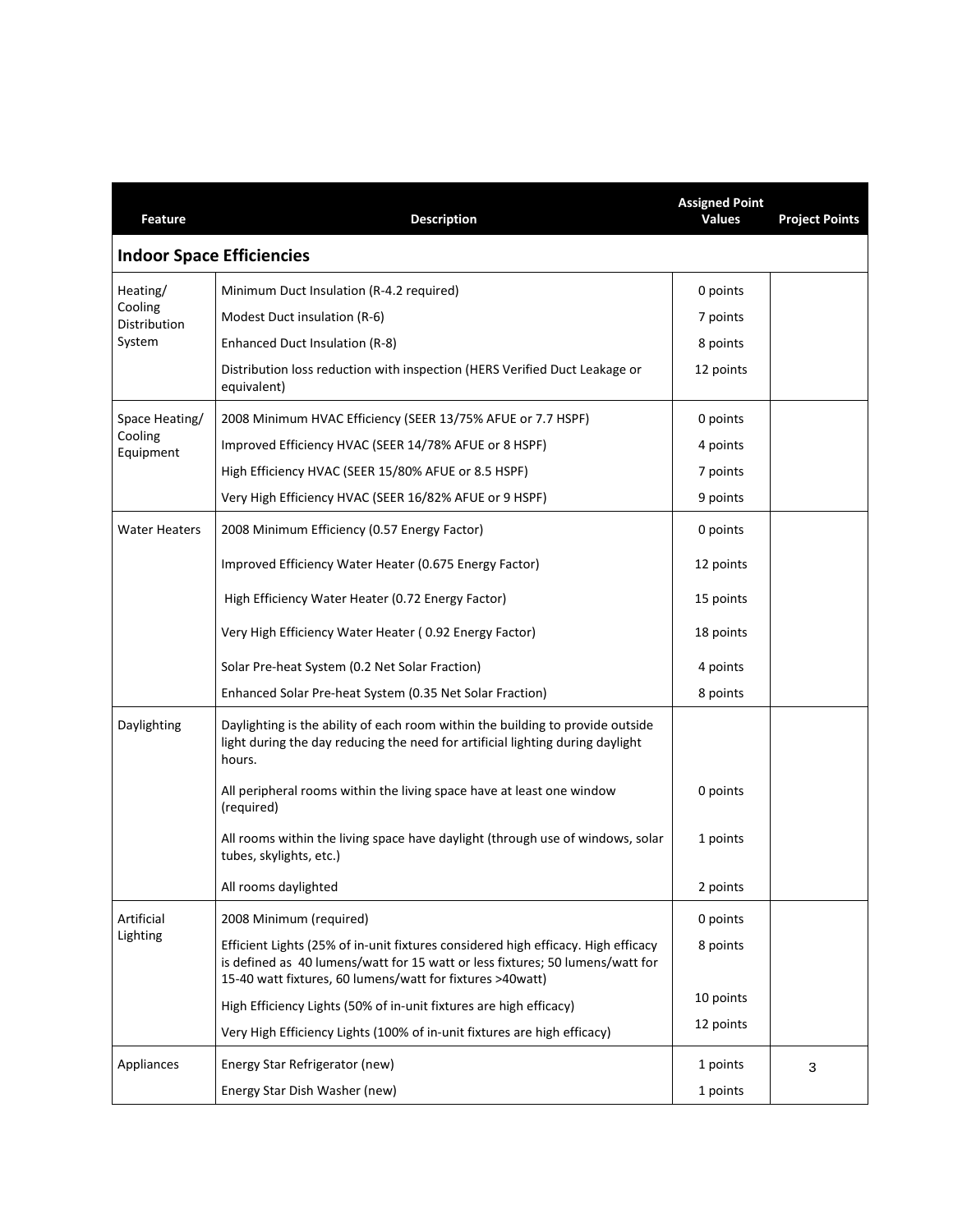| <b>Feature</b>                                      | <b>Description</b>                                                                                                                                                                                                                                                                                                                                                                                                                                                                                                                                                                                                                     | <b>Assigned Point</b><br><b>Values</b> | <b>Project Points</b> |
|-----------------------------------------------------|----------------------------------------------------------------------------------------------------------------------------------------------------------------------------------------------------------------------------------------------------------------------------------------------------------------------------------------------------------------------------------------------------------------------------------------------------------------------------------------------------------------------------------------------------------------------------------------------------------------------------------------|----------------------------------------|-----------------------|
|                                                     | Energy Star Washing Machine (new)                                                                                                                                                                                                                                                                                                                                                                                                                                                                                                                                                                                                      | 1 points                               |                       |
|                                                     | <b>Miscellaneous Residential Building Efficiencies</b>                                                                                                                                                                                                                                                                                                                                                                                                                                                                                                                                                                                 |                                        |                       |
| <b>Building</b><br>Placement                        | North/South alignment of building or other building placement such that the<br>orientation of the buildings optimizes natural heating, cooling, and lighting.                                                                                                                                                                                                                                                                                                                                                                                                                                                                          | 5 point                                |                       |
| Shading                                             | At least 90% of south-facing glazing will be shaded by vegetation or overhangs<br>at noon on Jun 21st.                                                                                                                                                                                                                                                                                                                                                                                                                                                                                                                                 | 4 Points                               |                       |
| <b>Energy Star</b><br>Homes                         | EPA Energy Star for Homes (version 3 or above)                                                                                                                                                                                                                                                                                                                                                                                                                                                                                                                                                                                         | 25 points                              |                       |
| Independent<br>Energy<br>Efficiency<br>Calculations | Provide point values based upon energy efficiency modeling of the Project.<br>Note that engineering data will be required documenting the energy<br>efficiency and point values based upon the proven efficiency beyond Title 24<br>Energy Efficiency Standards.                                                                                                                                                                                                                                                                                                                                                                       | TBD                                    |                       |
| Other                                               | This allows innovation by the applicant to provide design features that<br>increases the energy efficiency of the project not provided in the table. Note<br>that engineering data will be required documenting the energy efficiency of<br>innovative designs and point values given based upon the proven efficiency<br>beyond Title 24 Energy Efficiency Standards.                                                                                                                                                                                                                                                                 | TBD                                    |                       |
| Existing<br>Residential<br>Retrofits                | The applicant may wish to provide energy efficiency retrofit projects to<br>existing residential dwelling units to further the point value of their project.<br>Retrofitting existing residential dwelling units within the City is a key<br>reduction measure that is needed to reach the reduction goal. The potential<br>for an applicant to take advantage of this program will be decided on a case<br>by case basis and must have the approval of the City Planning Department.<br>The decision to allow applicants to ability to participate in this program will be<br>evaluated based upon, but not limited to the following; | TBD                                    |                       |
|                                                     | Will the energy efficiency retrofit project benefit low income or<br>disadvantaged residents?<br>Does the energy efficiency retrofit project fit within the overall assumptions                                                                                                                                                                                                                                                                                                                                                                                                                                                        |                                        |                       |
|                                                     | in reduction measures associated with existing residential retrofits?                                                                                                                                                                                                                                                                                                                                                                                                                                                                                                                                                                  |                                        |                       |
|                                                     | Does the energy efficiency retrofit project provide co-benefits important to<br>the City?                                                                                                                                                                                                                                                                                                                                                                                                                                                                                                                                              |                                        |                       |
|                                                     | Point value will be determined based upon engineering and design criteria of<br>the energy efficiency retrofit project.                                                                                                                                                                                                                                                                                                                                                                                                                                                                                                                |                                        |                       |
|                                                     | <b>Reduction Measure PS E2: Residential Renewable Energy Generation</b>                                                                                                                                                                                                                                                                                                                                                                                                                                                                                                                                                                |                                        |                       |
| Photovoltaic                                        | Solar Photovoltaic panels installed on individual homes or in collective<br>neighborhood arrangements such that the total power provided augments:                                                                                                                                                                                                                                                                                                                                                                                                                                                                                     |                                        |                       |
|                                                     | Solar Ready Homes (sturdy roof and solar ready service panel)                                                                                                                                                                                                                                                                                                                                                                                                                                                                                                                                                                          | 2 points                               | 2                     |
|                                                     | 10 percent of the power needs of the project                                                                                                                                                                                                                                                                                                                                                                                                                                                                                                                                                                                           | 10 points                              |                       |
|                                                     | 20 percent of the power needs of the project                                                                                                                                                                                                                                                                                                                                                                                                                                                                                                                                                                                           | 15 points                              |                       |
|                                                     | 30 percent of the power needs of the project                                                                                                                                                                                                                                                                                                                                                                                                                                                                                                                                                                                           | 20 points                              |                       |
|                                                     | 40 percent of the power needs of the project                                                                                                                                                                                                                                                                                                                                                                                                                                                                                                                                                                                           | 28 points                              |                       |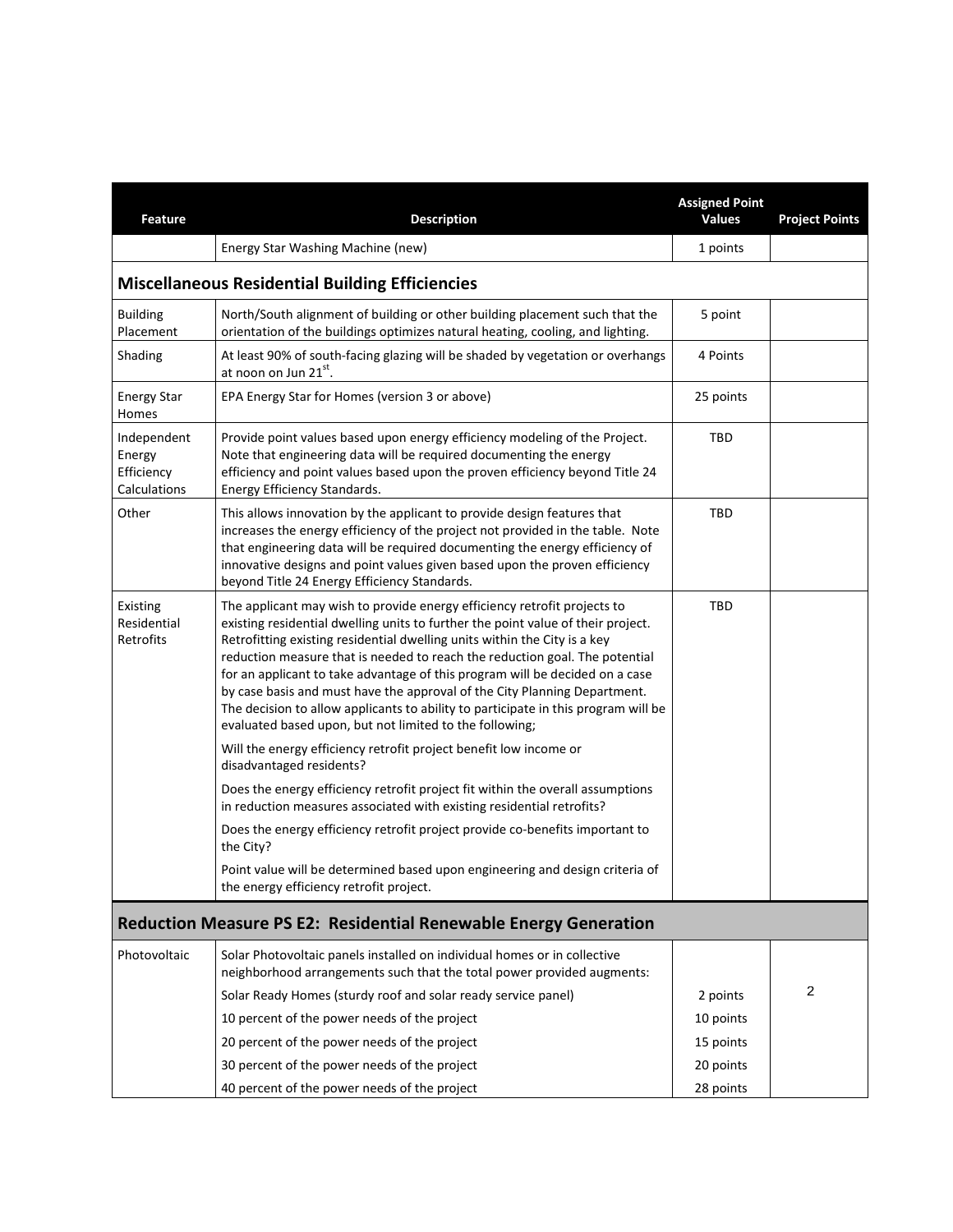| <b>Feature</b>                             | <b>Description</b>                                                                                                                                                                                                                                                                                                                                                                                                                                                                                                                 | <b>Assigned Point</b><br><b>Values</b> | <b>Project Points</b> |
|--------------------------------------------|------------------------------------------------------------------------------------------------------------------------------------------------------------------------------------------------------------------------------------------------------------------------------------------------------------------------------------------------------------------------------------------------------------------------------------------------------------------------------------------------------------------------------------|----------------------------------------|-----------------------|
|                                            | 50 percent of the power needs of the project                                                                                                                                                                                                                                                                                                                                                                                                                                                                                       | 35 points                              |                       |
|                                            | 60 percent of the power needs of the project                                                                                                                                                                                                                                                                                                                                                                                                                                                                                       | 38 points                              |                       |
|                                            | 70 percent of the power needs of the project                                                                                                                                                                                                                                                                                                                                                                                                                                                                                       | 42 points                              |                       |
|                                            | 80 percent of the power needs of the project                                                                                                                                                                                                                                                                                                                                                                                                                                                                                       | 46 points                              |                       |
|                                            | 90 percent of the power needs of the project                                                                                                                                                                                                                                                                                                                                                                                                                                                                                       | 52 points                              |                       |
|                                            | 100 percent of the power needs of the project                                                                                                                                                                                                                                                                                                                                                                                                                                                                                      | 58 points                              |                       |
| Wind turbines                              | Some areas of the City lend themselves to wind turbine applications. Analysis<br>of the area's capability to support wind turbines should be evaluated prior to<br>choosing this feature.                                                                                                                                                                                                                                                                                                                                          |                                        |                       |
|                                            | Individual wind turbines at homes or collective neighborhood arrangements<br>of wind turbines such that the total power provided augments:                                                                                                                                                                                                                                                                                                                                                                                         |                                        |                       |
|                                            | 10 percent of the power needs of the project                                                                                                                                                                                                                                                                                                                                                                                                                                                                                       | 10 points                              |                       |
|                                            | 20 percent of the power needs of the project                                                                                                                                                                                                                                                                                                                                                                                                                                                                                       | 15 points                              |                       |
|                                            | 30 percent of the power needs of the project                                                                                                                                                                                                                                                                                                                                                                                                                                                                                       | 20 points                              |                       |
|                                            | 40 percent of the power needs of the project                                                                                                                                                                                                                                                                                                                                                                                                                                                                                       | 28 points                              |                       |
|                                            | 50 percent of the power needs of the project                                                                                                                                                                                                                                                                                                                                                                                                                                                                                       | 35 points                              |                       |
|                                            | 60 percent of the power needs of the project                                                                                                                                                                                                                                                                                                                                                                                                                                                                                       | 38 points                              |                       |
|                                            | 70 percent of the power needs of the project                                                                                                                                                                                                                                                                                                                                                                                                                                                                                       | 42 points                              |                       |
|                                            | 80 percent of the power needs of the project                                                                                                                                                                                                                                                                                                                                                                                                                                                                                       | 46 points                              |                       |
|                                            | 90 percent of the power needs of the project                                                                                                                                                                                                                                                                                                                                                                                                                                                                                       | 52 points                              |                       |
|                                            | 100 percent of the power needs of the project                                                                                                                                                                                                                                                                                                                                                                                                                                                                                      | 58 points                              |                       |
|                                            |                                                                                                                                                                                                                                                                                                                                                                                                                                                                                                                                    |                                        |                       |
| Off-site<br>renewable<br>energy project    | The applicant may submit a proposal to supply an off-site renewable energy<br>project such as renewable energy retrofits of existing homes that will help<br>implement renewable energy within the City. These off-site renewable<br>energy retrofit project proposals will be determined on a case by case basis<br>and must be accompanied by a detailed plan that documents the quantity of<br>renewable energy the proposal will generate. Point values will be determined<br>based upon the energy generated by the proposal. | TBD                                    |                       |
| Other<br>Renewable<br>Energy<br>Generation | The applicant may have innovative designs or unique site circumstances (such<br>as geothermal) that allow the project to generate electricity from renewable<br>energy not provided in the table. The ability to supply other renewable<br>energy and the point values allowed will be decided based upon engineering<br>data documenting the ability to generate electricity.                                                                                                                                                     | TBD                                    |                       |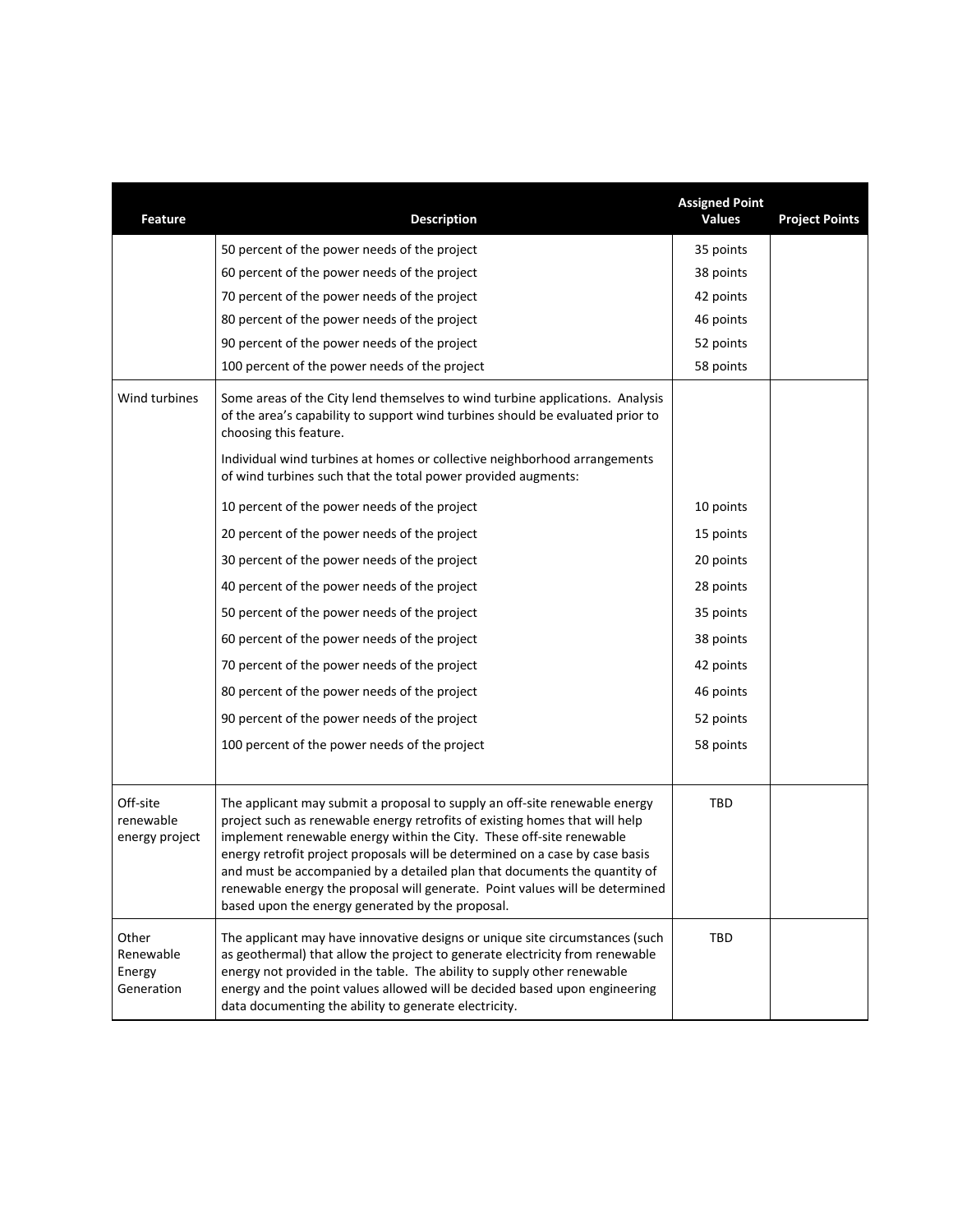| <b>Feature</b>                                                         | <b>Description</b>                                                                                                                                                                                                                                                                                                                                                                 | <b>Assigned Point</b><br><b>Values</b> | <b>Project Points</b> |
|------------------------------------------------------------------------|------------------------------------------------------------------------------------------------------------------------------------------------------------------------------------------------------------------------------------------------------------------------------------------------------------------------------------------------------------------------------------|----------------------------------------|-----------------------|
|                                                                        | <b>Reduction Measure PS W1: Residential Water Conservation</b>                                                                                                                                                                                                                                                                                                                     |                                        |                       |
|                                                                        | <b>Irrigation and Landscaping</b>                                                                                                                                                                                                                                                                                                                                                  |                                        |                       |
| <b>Water Efficient</b>                                                 | Limit conventional turf to < 50% of required landscape area                                                                                                                                                                                                                                                                                                                        | 0 points                               |                       |
| Landscaping                                                            | Limit conventional turf to < 25% of required landscape area                                                                                                                                                                                                                                                                                                                        | 4 points                               | 4                     |
|                                                                        | No conventional turf (warm season turf to < 50% of required landscape area<br>and/or low water using plants are allowed)                                                                                                                                                                                                                                                           | 6 points                               |                       |
|                                                                        | Only California Native Plants that requires no irrigation or some supplemental<br>irrigation                                                                                                                                                                                                                                                                                       | 8 points                               |                       |
| <b>Water Efficient</b>                                                 | Low precipitation spray heads < .75"/hr or drip irrigation                                                                                                                                                                                                                                                                                                                         | 2 point                                | 5                     |
| irrigation<br>systems                                                  | Weather based irrigation control systems or moisture sensors (demonstrate<br>20% reduced water use)                                                                                                                                                                                                                                                                                | 3 points                               |                       |
| Recycled Water                                                         | Recycled connections (purple pipe) to irrigation system on site                                                                                                                                                                                                                                                                                                                    | 6 points                               |                       |
| Water Reuse                                                            | Gray water Reuse System collects Gray water from clothes washers, showers<br>and faucets for irrigation use,                                                                                                                                                                                                                                                                       | 12 points                              |                       |
| Storm water<br><b>Reuse Systems</b>                                    | Innovative on-site stormwater collection, filtration and reuse systems are<br>being developed that provide supplemental irrigation water and provide<br>vector control. These systems can greatly reduce the irrigation needs of a<br>project. Point values for these types of systems will be determined based<br>upon design and engineering data documenting the water savings. | TBD                                    |                       |
| <b>Potable Water</b>                                                   |                                                                                                                                                                                                                                                                                                                                                                                    |                                        |                       |
| Showers                                                                | Water Efficient Showerheads (2.0 gpm)                                                                                                                                                                                                                                                                                                                                              | 3 points                               | 3                     |
| <b>Toilets</b>                                                         | Water Efficient Toilets (1.5 gpm)                                                                                                                                                                                                                                                                                                                                                  | 3 points                               | 3                     |
| Faucets                                                                | Water Efficient faucets (1.28 gpm)                                                                                                                                                                                                                                                                                                                                                 | 3 points                               | 3                     |
| Dishwasher                                                             | Water Efficient Dishwasher (6 gallons per cycle or less)                                                                                                                                                                                                                                                                                                                           | 1                                      | 1                     |
| Washing<br>Machine                                                     | Water Efficient Washing Machine (Water factor <5.5)                                                                                                                                                                                                                                                                                                                                | 1                                      | 1                     |
| WaterSense                                                             | <b>EPA WaterSense Certification</b>                                                                                                                                                                                                                                                                                                                                                | 12 points                              |                       |
| <b>Reduction Measure PS T1: Land Use Based Trips and VMT Reduction</b> |                                                                                                                                                                                                                                                                                                                                                                                    |                                        |                       |
| Mixed Use                                                              | Mixes of land uses that complement one another in a way that reduces the<br>need for vehicle trips can greatly reduce GHG emissions. The point value of<br>mixed use projects will be determined based upon a Transportation Impact<br>Analysis (TIA) demonstrating trip reductions and/or reductions in vehicle                                                                   | TBD                                    |                       |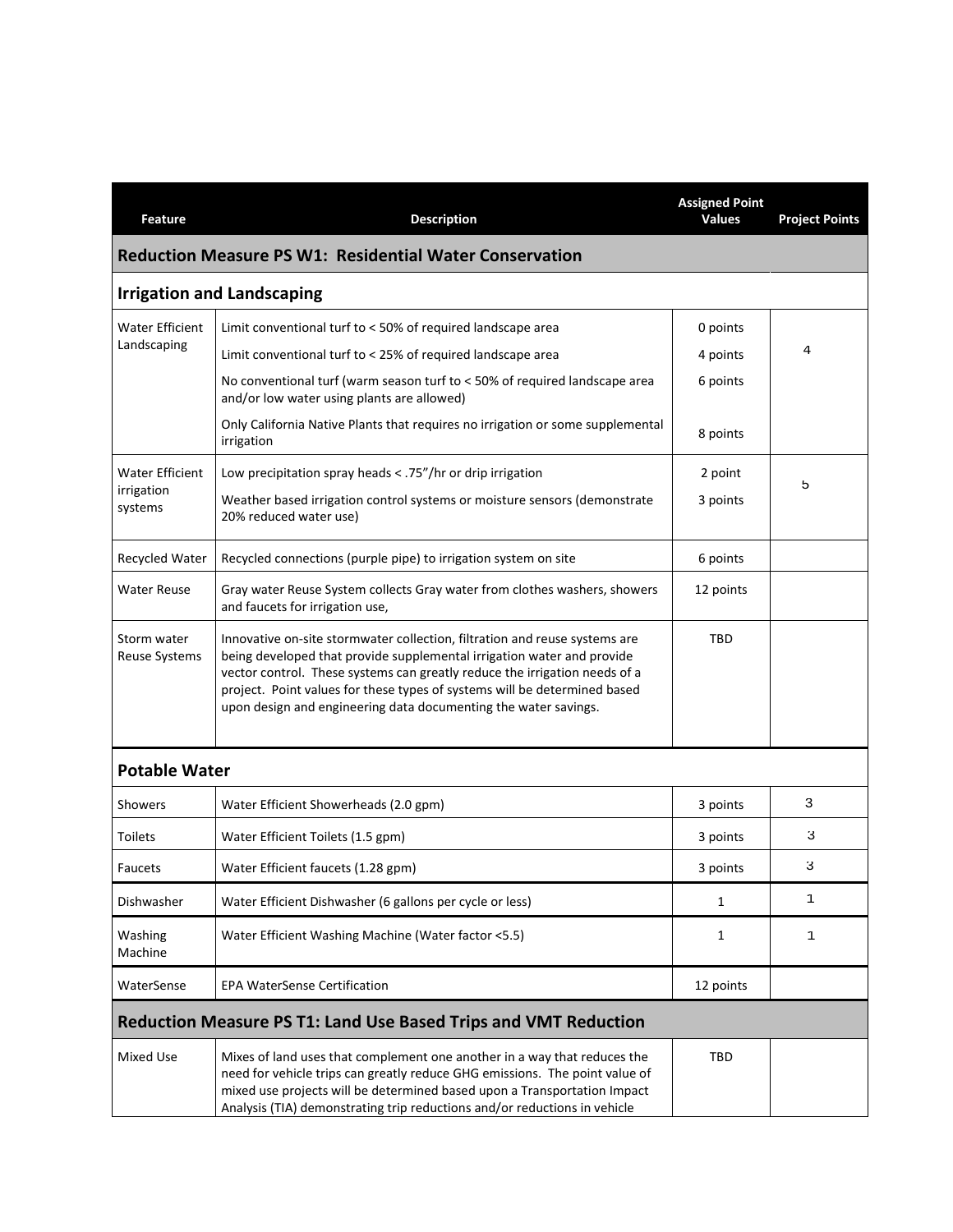| <b>Feature</b>                             | <b>Description</b>                                                                                                                                                                                                                       | <b>Assigned Point</b><br><b>Values</b> | <b>Project Points</b> |
|--------------------------------------------|------------------------------------------------------------------------------------------------------------------------------------------------------------------------------------------------------------------------------------------|----------------------------------------|-----------------------|
|                                            | miles traveled. Suggested ranges:                                                                                                                                                                                                        |                                        |                       |
|                                            | Diversity of land uses complementing each other (2-28 points)                                                                                                                                                                            |                                        |                       |
|                                            | Increased destination accessibility other than transit (1-18 points)                                                                                                                                                                     |                                        |                       |
|                                            | Increased transit accessibility (1-25 points)                                                                                                                                                                                            |                                        |                       |
|                                            | Infill location that reduces vehicle trips or VMT beyond the measures<br>described above (points TBD based on traffic data).                                                                                                             |                                        |                       |
| Residential<br>Near Local                  | Having residential developments within walking and biking distance of local<br>retail helps to reduce vehicle trips and/or vehicle miles traveled.                                                                                       | <b>TBD</b>                             |                       |
| Retail<br>(Residential<br>only Projects)   | The point value of residential projects in close proximity to local retail will be<br>determined based upon traffic studies that demonstrate trip reductions<br>and/or reductions in vehicle miles traveled (VMT)                        |                                        |                       |
| Other Trip<br>Reduction<br><b>Measures</b> | Other trip or VMT reduction measures not listed above with TIA and/or other<br>traffic data supporting the trip and/or VMT for the project.                                                                                              | <b>TBD</b>                             |                       |
|                                            | <b>Reduction Measure PS T2: Bicycle Infrastructure</b>                                                                                                                                                                                   |                                        |                       |
| Bicycle                                    |                                                                                                                                                                                                                                          |                                        |                       |
| Infrastructure                             | Provide bicycle paths within project boundaries.                                                                                                                                                                                         |                                        |                       |
|                                            | Provide bicycle path linkages between residential and other land uses.                                                                                                                                                                   | <b>TBD</b>                             |                       |
|                                            | Provide bicycle path linkages between residential and transit.                                                                                                                                                                           | 2 points                               |                       |
|                                            |                                                                                                                                                                                                                                          | 5 points                               |                       |
|                                            | Reduction Measure PS T3: Neighborhood Electric Vehicle Infrastructure                                                                                                                                                                    |                                        |                       |
| <b>Electric Vehicle</b><br>Recharging      | Provide circuit and capacity in garages of residential units for use by an<br>electric vehicle. Charging stations are for on-road electric vehicles legally able<br>to drive on all roadways including Interstate Highways and freeways. | 1 point                                |                       |
|                                            | Install electric vehicle charging stations in the garages of residential units                                                                                                                                                           | 8 points                               |                       |
|                                            | <b>Total Points Earned by Residential Project:</b>                                                                                                                                                                                       |                                        | 47                    |

**-Residential Section Ends-**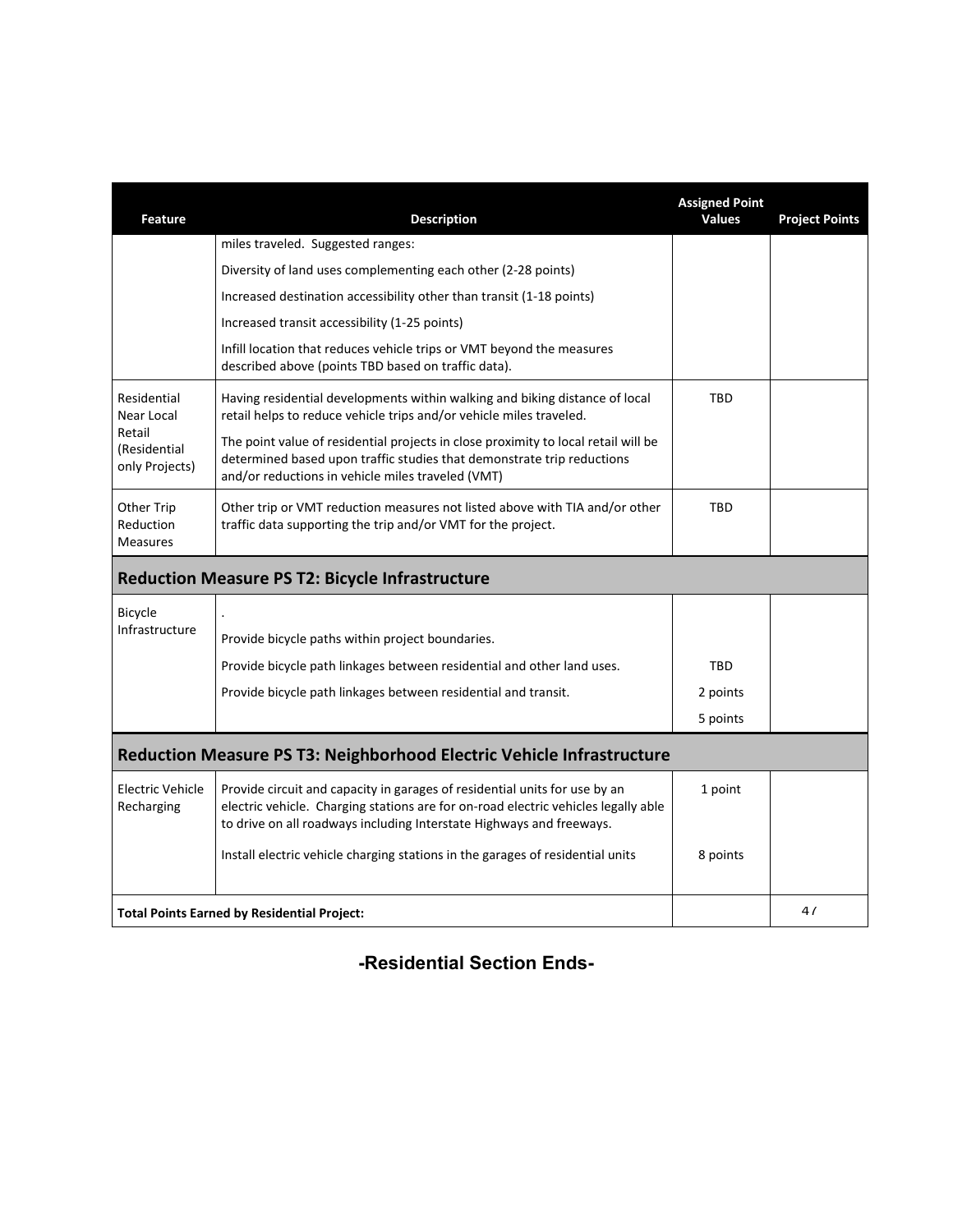# **Commercial/Industrial Section**

| Feature                                  | <b>Description</b>                                                                                                                                                                                                                          | <b>Assigned</b><br><b>Point Values</b> | <b>Project Points</b> |
|------------------------------------------|---------------------------------------------------------------------------------------------------------------------------------------------------------------------------------------------------------------------------------------------|----------------------------------------|-----------------------|
|                                          | Reduction Measure PS E3: Commercial/Industrial Energy Efficiency Development                                                                                                                                                                |                                        |                       |
| <b>Building Envelope</b>                 |                                                                                                                                                                                                                                             |                                        |                       |
| Insulation                               | 2008 baseline (walls R-13; roof/attic R-30)                                                                                                                                                                                                 | 0 points                               |                       |
|                                          | Modestly Enhanced Insulation (walls R-13, roof/attic R-38))                                                                                                                                                                                 | 15 points                              |                       |
|                                          | Enhanced Insulation (rigid wall insulation R-13, roof/attic R-38)                                                                                                                                                                           | 18 points                              |                       |
|                                          | Greatly Enhanced Insulation (spray foam insulated walls R-15 or higher,<br>roof/attic R-38 or higher)                                                                                                                                       | 20 points                              |                       |
| Windows                                  | 2008 Baseline Windows (0.57 U-factor, 0.4 solar heat gain coefficient [SHGC])                                                                                                                                                               | 0 points                               |                       |
|                                          | Modestly Enhanced Window Insulation (0.4 U-factor, 0.32 SHGC)                                                                                                                                                                               | 7 points                               |                       |
|                                          | Enhanced Window Insulation (0.32 U-factor, 0.25 SHGC)                                                                                                                                                                                       | 8 points                               |                       |
|                                          | Greatly Enhanced Window Insulation (0.28 or less U-factor, 0.22 or less<br>SHGC)                                                                                                                                                            | 12 points                              |                       |
| Cool Roof                                |                                                                                                                                                                                                                                             |                                        |                       |
|                                          | Modest Cool Roof (CRRC Rated 0.15 aged solar reflectance, 0.75 thermal<br>emittance)                                                                                                                                                        | 12 points                              |                       |
|                                          | Enhanced Cool Roof (CRRC Rated 0.2 aged solar reflectance, 0.75 thermal<br>emittance)                                                                                                                                                       | 14 points                              |                       |
|                                          | Greatly Enhanced Cool Roof (CRRC Rated 0.35 aged solar reflectance, 0.75<br>thermal emittance)                                                                                                                                              | 16 points                              |                       |
| Air Infiltration                         | Minimizing leaks in the building envelope is as important as the insulation<br>properties of the building. Insulation does not work effectively if there is<br>excess air leakage.                                                          |                                        |                       |
|                                          | Air barrier applied to exterior walls, calking, and visual inspection such as the<br>HERS Verified Quality Insulation Installation (QII or equivalent)                                                                                      | 12 points                              |                       |
|                                          | Blower Door HERS Verified Envelope Leakage or equivalent                                                                                                                                                                                    | 10 points                              |                       |
| Thermal<br>Storage of<br><b>Building</b> | Thermal storage is a design characteristic that helps keep a constant<br>temperature in the building. Common thermal storage devices include<br>strategically placed water filled columns, water storage tanks, and thick<br>masonry walls. |                                        |                       |
|                                          | Modest Thermal Mass (10% of floor or 10% of walls 12" or more thick<br>exposed concrete or masonry with no permanently installed floor covering<br>such as carpet, linoleum, wood or other insulating materials)                            | 4 points                               |                       |
|                                          | Enhanced Thermal Mass (20% of floor or 20% of walls 12" or more thick                                                                                                                                                                       | 6 points                               |                       |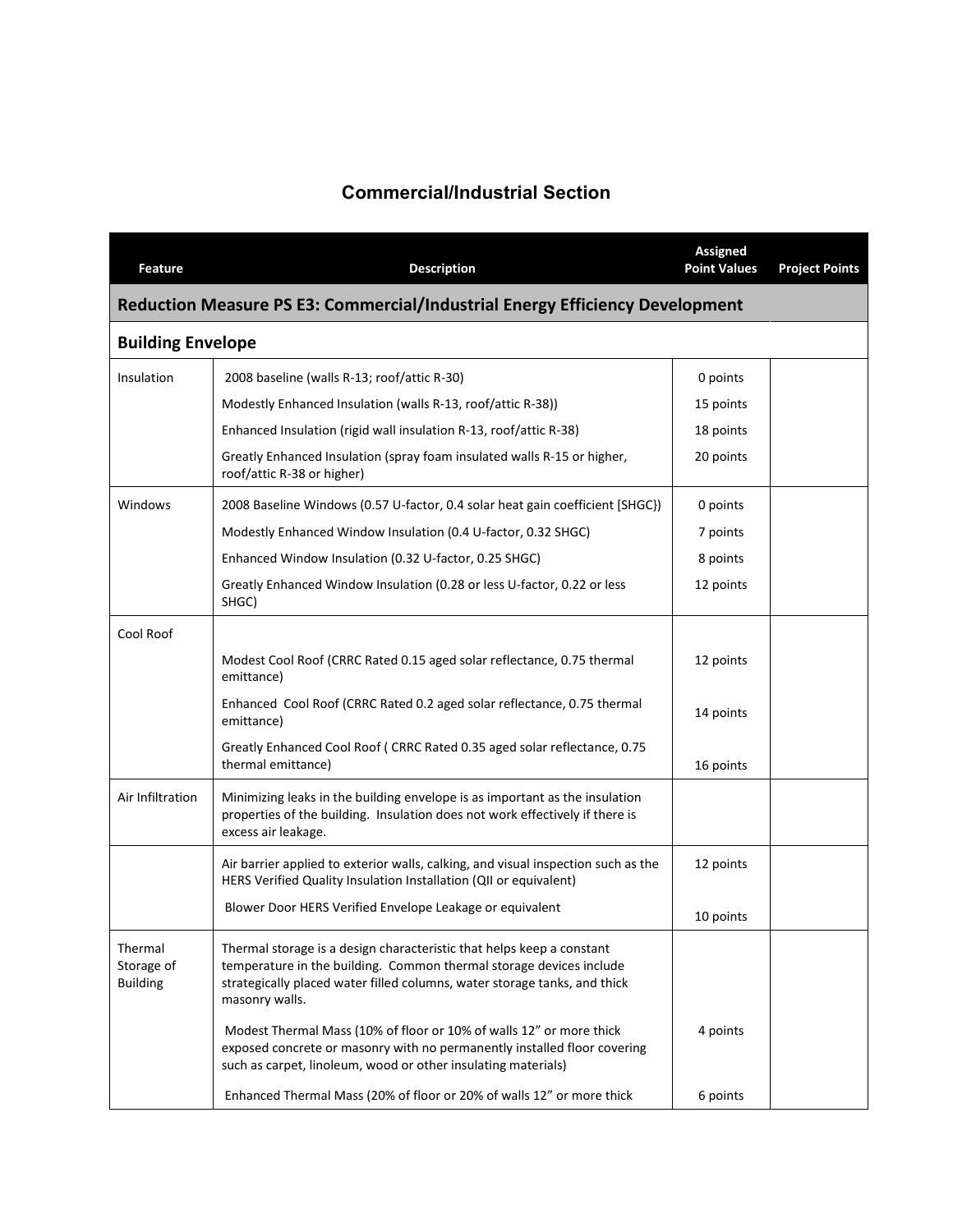| <b>Feature</b>                                | <b>Description</b>                                                                                                                                                                                                                                                                                                                        | <b>Assigned</b><br><b>Point Values</b> | <b>Project Points</b> |
|-----------------------------------------------|-------------------------------------------------------------------------------------------------------------------------------------------------------------------------------------------------------------------------------------------------------------------------------------------------------------------------------------------|----------------------------------------|-----------------------|
|                                               | exposed concrete or masonry with no permanently installed floor covering<br>such as carpet, linoleum, wood or other insulating materials)                                                                                                                                                                                                 |                                        |                       |
|                                               | Enhanced Thermal Mass (80% of floor or 80% of walls 12" or more thick<br>exposed concrete or masonry with no permanently installed floor covering<br>such as carpet, linoleum, wood or other insulating materials)                                                                                                                        | 24 points                              |                       |
|                                               | <b>Indoor Space Efficiencies</b>                                                                                                                                                                                                                                                                                                          |                                        |                       |
| Heating/                                      | Minimum Duct Insulation (R-4.2 required)                                                                                                                                                                                                                                                                                                  | 0 points                               |                       |
| Cooling<br><b>Distribution</b>                | Modest Duct insulation (R-6)                                                                                                                                                                                                                                                                                                              | 8 points                               |                       |
| System                                        | Enhanced Duct Insulation (R-8)                                                                                                                                                                                                                                                                                                            | 10 points                              |                       |
|                                               | Distribution loss reduction with inspection (HERS Verified Duct Leakage or<br>equivalent)                                                                                                                                                                                                                                                 | 14 points                              |                       |
| Space Heating/                                | 2008 Minimum HVAC Efficiency (EER 13/75% AFUE or 7.7 HSPF)                                                                                                                                                                                                                                                                                | 0 points                               |                       |
| Cooling<br>Equipment                          | Improved Efficiency HVAC (EER 14/78% AFUE or 8 HSPF)                                                                                                                                                                                                                                                                                      | 7 points                               |                       |
|                                               | High Efficiency HVAC (EER 15/80% AFUE or 8.5 HSPF)                                                                                                                                                                                                                                                                                        | 8 points                               |                       |
|                                               | Very High Efficiency HVAC (EER 16/82% AFUE or 9 HSPF)                                                                                                                                                                                                                                                                                     | 12 points                              |                       |
| Commercial<br><b>Heat Recovery</b><br>Systems | Heat recovery strategies employed with commercial laundry, cooking<br>equipment, and other commercial heat sources for reuse in HVAC air intake<br>or other appropriate heat recovery technology. Point values for these types<br>of systems will be determined based upon design and engineering data<br>documenting the energy savings. | <b>TBD</b>                             |                       |
| <b>Water Heaters</b>                          | 2008 Minimum Efficiency (0.57 Energy Factor)                                                                                                                                                                                                                                                                                              | 0 points                               |                       |
|                                               | Improved Efficiency Water Heater (0.675 Energy Factor)                                                                                                                                                                                                                                                                                    | 14 points                              |                       |
|                                               | High Efficiency Water Heater (0.72 Energy Factor)                                                                                                                                                                                                                                                                                         | 16 points                              |                       |
|                                               | Very High Efficiency Water Heater (0.92 Energy Factor)                                                                                                                                                                                                                                                                                    | 19 points                              |                       |
|                                               | Solar Pre-heat System (0.2 Net Solar Fraction)                                                                                                                                                                                                                                                                                            | 4 points                               |                       |
|                                               | Enhanced Solar Pre-heat System (0.35 Net Solar Fraction)                                                                                                                                                                                                                                                                                  | 8 points                               |                       |
| Daylighting                                   | Daylighting is the ability of each room within the building to provide outside<br>light during the day reducing the need for artificial lighting during daylight<br>hours.                                                                                                                                                                |                                        |                       |
|                                               | All peripheral rooms within building have at least one window or skylight                                                                                                                                                                                                                                                                 | 1 points                               |                       |
|                                               | All rooms within building have daylight (through use of windows, solar tubes,<br>skylights, etc.)                                                                                                                                                                                                                                         | 5 points                               |                       |
|                                               | All rooms daylighted                                                                                                                                                                                                                                                                                                                      | 7 points                               |                       |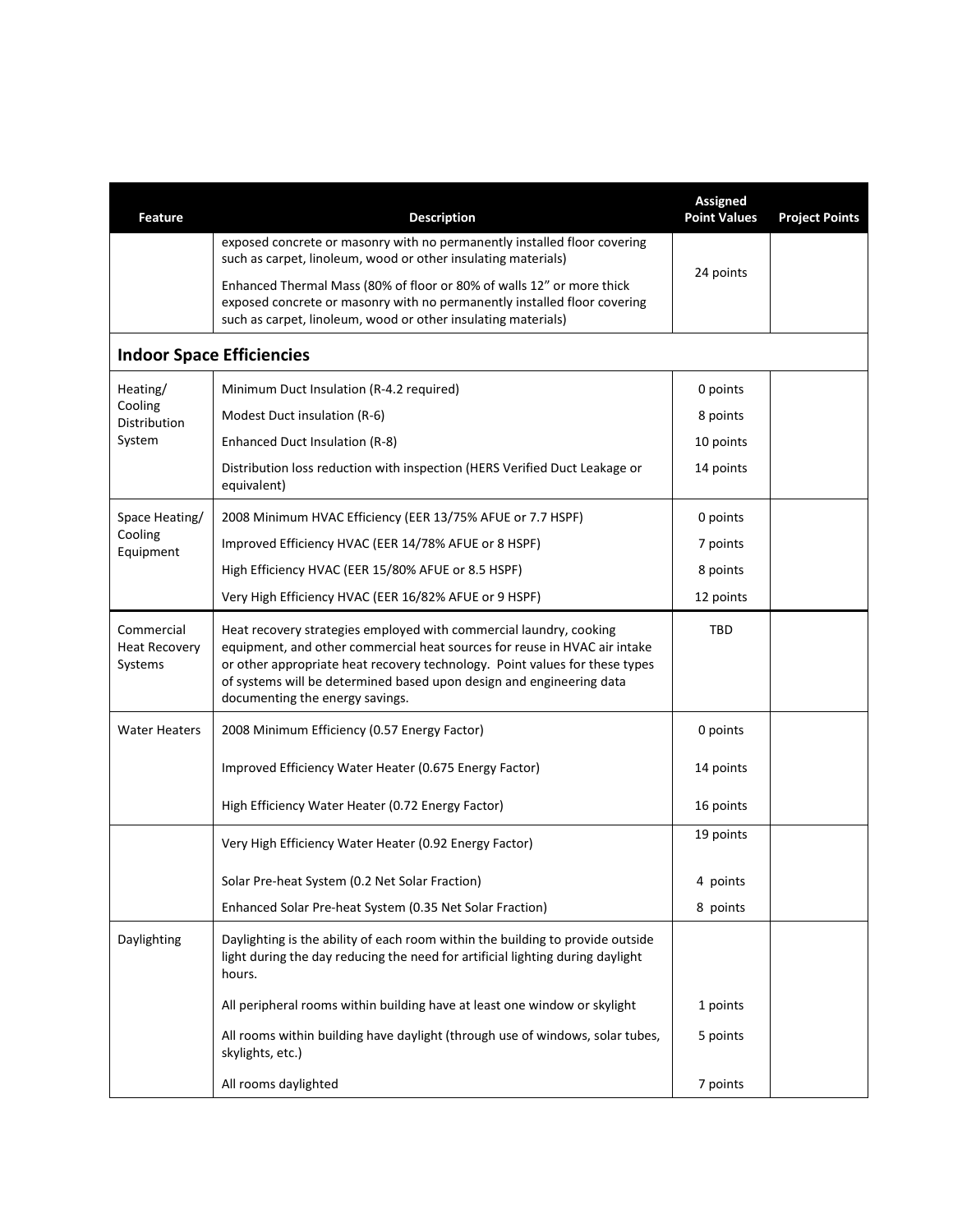| <b>Feature</b>                                  | <b>Description</b>                                                                                                                                                                                                                                                                                                                                                                                                                                                                                                                                                                                                                                                                                                                                                                                                                                                                                              | <b>Assigned</b><br><b>Point Values</b> | <b>Project Points</b> |
|-------------------------------------------------|-----------------------------------------------------------------------------------------------------------------------------------------------------------------------------------------------------------------------------------------------------------------------------------------------------------------------------------------------------------------------------------------------------------------------------------------------------------------------------------------------------------------------------------------------------------------------------------------------------------------------------------------------------------------------------------------------------------------------------------------------------------------------------------------------------------------------------------------------------------------------------------------------------------------|----------------------------------------|-----------------------|
| Artificial                                      | 2008 Minimum (required)                                                                                                                                                                                                                                                                                                                                                                                                                                                                                                                                                                                                                                                                                                                                                                                                                                                                                         | 0 points                               |                       |
| Lighting                                        | Efficient Lights (25% of in-unit fixtures considered high efficacy. High efficacy<br>is defined as 40 lumens/watt for 15 watt or less fixtures; 50 lumens/watt for<br>15-40 watt fixtures, 60 lumens/watt for fixtures >40watt)                                                                                                                                                                                                                                                                                                                                                                                                                                                                                                                                                                                                                                                                                 | 9 points                               |                       |
|                                                 | High Efficiency Lights (50% of in-unit fixtures are high efficacy)                                                                                                                                                                                                                                                                                                                                                                                                                                                                                                                                                                                                                                                                                                                                                                                                                                              | 12 points                              |                       |
|                                                 | Very High Efficiency Lights (100% of in-unit fixtures are high efficacy)                                                                                                                                                                                                                                                                                                                                                                                                                                                                                                                                                                                                                                                                                                                                                                                                                                        | 14 points                              |                       |
| Appliances                                      | Star Commercial Refrigerator (new)                                                                                                                                                                                                                                                                                                                                                                                                                                                                                                                                                                                                                                                                                                                                                                                                                                                                              | 4 points                               |                       |
|                                                 | Energy Star Commercial Dish Washer (new)                                                                                                                                                                                                                                                                                                                                                                                                                                                                                                                                                                                                                                                                                                                                                                                                                                                                        | 4 points                               |                       |
|                                                 | <b>Energy Star Commercial Cloths Washing</b>                                                                                                                                                                                                                                                                                                                                                                                                                                                                                                                                                                                                                                                                                                                                                                                                                                                                    | 4 points                               |                       |
|                                                 |                                                                                                                                                                                                                                                                                                                                                                                                                                                                                                                                                                                                                                                                                                                                                                                                                                                                                                                 |                                        |                       |
|                                                 | <b>Miscellaneous Commercial/Industrial Building Efficiencies</b>                                                                                                                                                                                                                                                                                                                                                                                                                                                                                                                                                                                                                                                                                                                                                                                                                                                |                                        |                       |
| <b>Building</b><br>Placement                    | North/South alignment of building or other building placement such that the<br>orientation of the buildings optimizes conditions for natural heating, cooling,<br>and lighting.                                                                                                                                                                                                                                                                                                                                                                                                                                                                                                                                                                                                                                                                                                                                 | 6 point                                |                       |
| Shading                                         | At least 90% of south-facing glazing will be shaded by vegetation or<br>overhangs at noon on Jun 21st.                                                                                                                                                                                                                                                                                                                                                                                                                                                                                                                                                                                                                                                                                                                                                                                                          | 6 Points                               |                       |
| Other                                           | This allows innovation by the applicant to provide design features that<br>increases the energy efficiency of the project not provided in the table. Note<br>that engineering data will be required documenting the energy efficiency of<br>innovative designs and point values given based upon the proven efficiency<br>beyond Title 24 Energy Efficiency Standards.                                                                                                                                                                                                                                                                                                                                                                                                                                                                                                                                          | TBD                                    |                       |
| Existing<br>Commercial<br>building<br>Retrofits | The applicant may wish to provide energy efficiency retrofit projects to<br>existing commercial buildings to further the point value of their project.<br>Retrofitting existing commercial buildings within the City is a key reduction<br>measure that is needed to reach the reduction goal. The potential for an<br>applicant to take advantage of this program will be decided on a case by case<br>basis and must have the approval of the City Planning Department. The<br>decision to allow applicants to ability to participate in this program will be<br>evaluated based upon, but not limited to the following:<br>Will the energy efficiency retrofit project benefit low income or<br>disadvantaged communities?<br>Does the energy efficiency retrofit project fit within the overall assumptions<br>in the reduction measure associated with commercial building energy<br>efficiency retrofits? | TBD                                    |                       |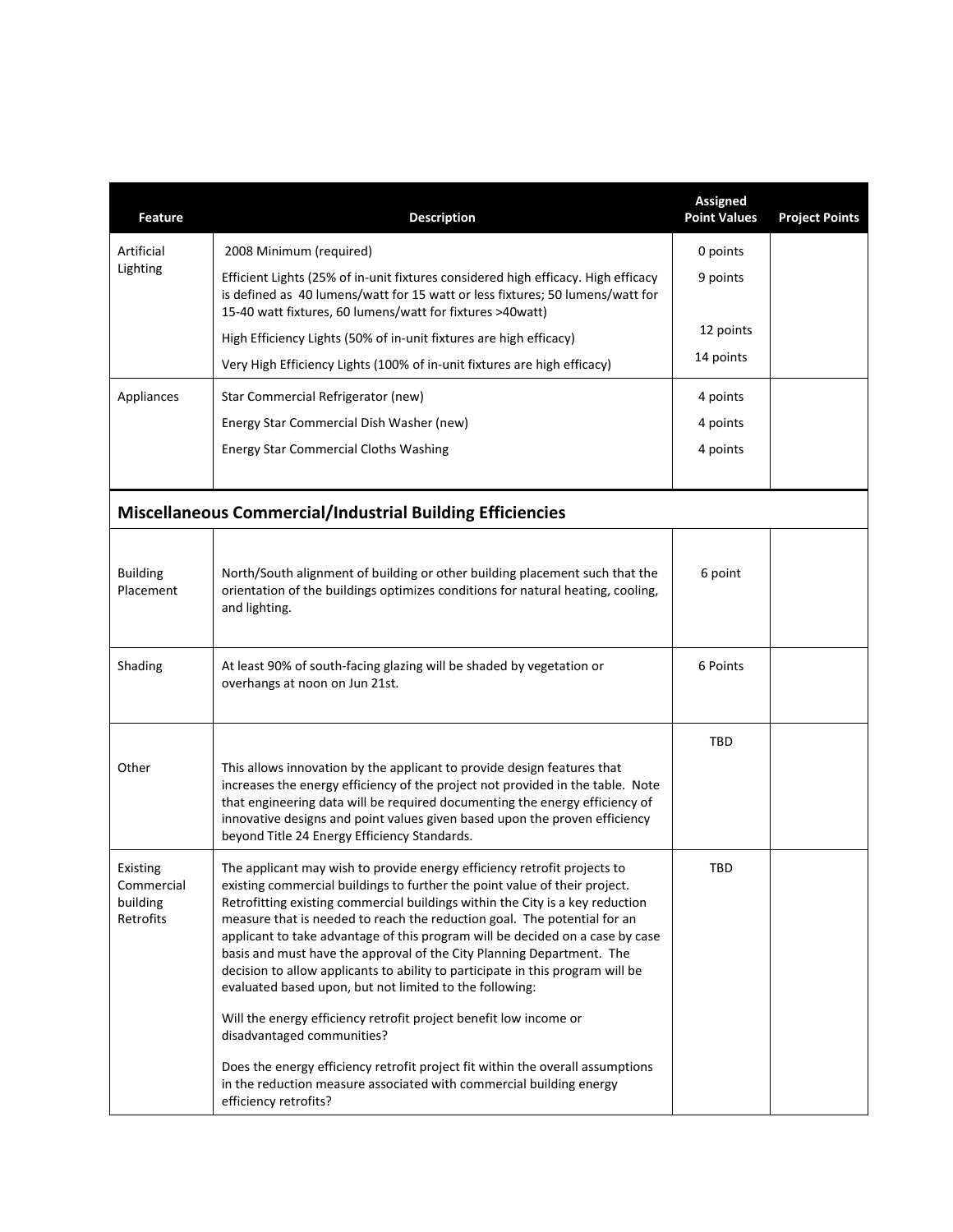| Feature       | <b>Description</b>                                                                                                                                                                       | <b>Assigned</b><br><b>Point Values</b> | <b>Project Points</b> |  |  |
|---------------|------------------------------------------------------------------------------------------------------------------------------------------------------------------------------------------|----------------------------------------|-----------------------|--|--|
|               | Does the energy efficiency retrofit project provide co-benefits important to<br>the City?                                                                                                |                                        |                       |  |  |
|               | Point value will be determined based upon engineering and design criteria of<br>the energy efficiency retrofit project.                                                                  |                                        |                       |  |  |
|               | Reduction Measure PS E4: Commercial/Industrial Renewable Energy                                                                                                                          |                                        |                       |  |  |
| Photovoltaic  | Solar Photovoltaic panels installed on commercial buildings or in collective<br>arrangements within a commercial development such that the total power<br>provided augments:             |                                        |                       |  |  |
|               | Solar Ready Roofs (sturdy roof and electric hookups)                                                                                                                                     | 2 points                               |                       |  |  |
|               | 10 percent of the power needs of the project                                                                                                                                             | 8 points                               |                       |  |  |
|               | 20 percent of the power needs of the project                                                                                                                                             | 14 points                              |                       |  |  |
|               | 30 percent of the power needs of the project                                                                                                                                             | 20 points                              |                       |  |  |
|               | 40 percent of the power needs of the project                                                                                                                                             | 26 points                              |                       |  |  |
|               | 50 percent of the power needs of the project                                                                                                                                             | 32 points                              |                       |  |  |
|               | 60 percent of the power needs of the project                                                                                                                                             | 38 points                              |                       |  |  |
|               | 70 percent of the power needs of the project                                                                                                                                             | 44 points                              |                       |  |  |
|               | 80 percent of the power needs of the project                                                                                                                                             | 50 points                              |                       |  |  |
|               | 90 percent of the power needs of the project                                                                                                                                             | 56 points                              |                       |  |  |
|               | 100 percent of the power needs of the project                                                                                                                                            | 60 points                              |                       |  |  |
| Wind turbines | Some areas of the City lend themselves to wind turbine applications.<br>Analysis of the areas capability to support wind turbines should be evaluated<br>prior to choosing this feature. |                                        |                       |  |  |
|               | Wind turbines as part of the commercial development such that the total<br>power provided augments:                                                                                      |                                        |                       |  |  |
|               | 10 percent of the power needs of the project                                                                                                                                             | 8 points                               |                       |  |  |
|               | 20 percent of the power needs of the project                                                                                                                                             | 14 points                              |                       |  |  |
|               | 30 percent of the power needs of the project                                                                                                                                             | 20 points                              |                       |  |  |
|               | 40 percent of the power needs of the project                                                                                                                                             | 26 points                              |                       |  |  |
|               | 50 percent of the power needs of the project                                                                                                                                             | 32 points                              |                       |  |  |
|               | 60 percent of the power needs of the project                                                                                                                                             | 38 points                              |                       |  |  |
|               | 70 percent of the power needs of the project                                                                                                                                             | 44 points                              |                       |  |  |
|               | 80 percent of the power needs of the project                                                                                                                                             | 50 points                              |                       |  |  |
|               | 90 percent of the power needs of the project                                                                                                                                             | 56 points                              |                       |  |  |
|               | 100 percent of the power needs of the project                                                                                                                                            | 60 points                              |                       |  |  |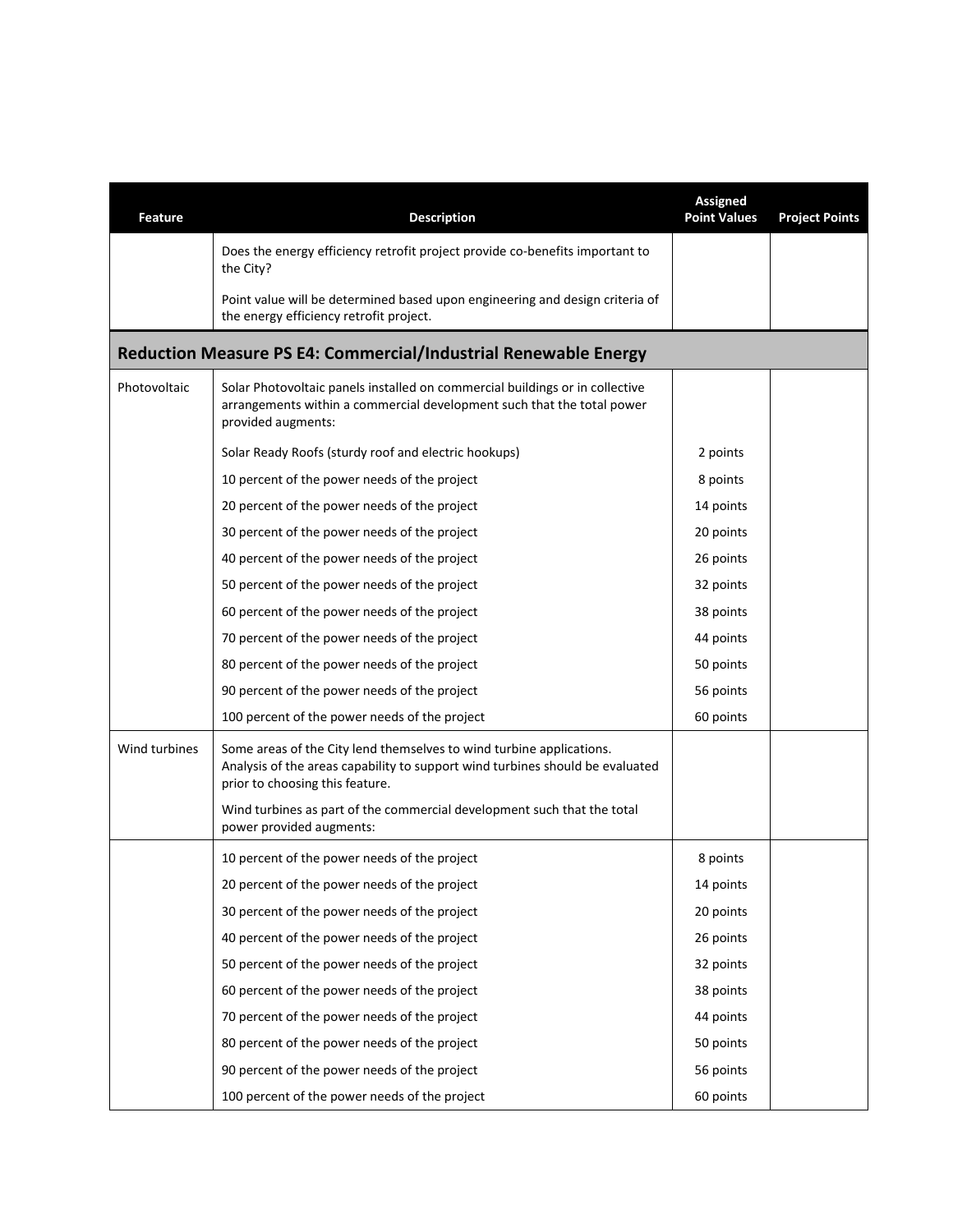| <b>Feature</b>                             | <b>Description</b>                                                                                                                                                                                                                                                                                                                                                                                                                                                                                                                            | <b>Assigned</b><br><b>Point Values</b> | <b>Project Points</b> |
|--------------------------------------------|-----------------------------------------------------------------------------------------------------------------------------------------------------------------------------------------------------------------------------------------------------------------------------------------------------------------------------------------------------------------------------------------------------------------------------------------------------------------------------------------------------------------------------------------------|----------------------------------------|-----------------------|
| Off-site<br>renewable<br>energy project    | The applicant may submit a proposal to supply an off-site renewable energy<br>project such as renewable energy retrofits of existing commercial/industrial<br>that will help implement reduction measures associated with existing<br>buildings. These off-site renewable energy retrofit project proposals will be<br>determined on a case by case basis accompanied by a detailed plan<br>documenting the quantity of renewable energy the proposal will generate.<br>Point values will be based upon the energy generated by the proposal. | TBD                                    |                       |
| Other<br>Renewable<br>Energy<br>Generation | The applicant may have innovative designs or unique site circumstances<br>(such as geothermal) that allow the project to generate electricity from<br>renewable energy not provided in the table. The ability to supply other<br>renewable energy and the point values allowed will be decided based upon<br>engineering data documenting the ability to generate electricity.                                                                                                                                                                | TBD                                    |                       |
|                                            | Reduction Measure PS W2: Commercial/Industrial Water Conservation                                                                                                                                                                                                                                                                                                                                                                                                                                                                             |                                        |                       |
|                                            | <b>Irrigation and Landscaping</b>                                                                                                                                                                                                                                                                                                                                                                                                                                                                                                             |                                        |                       |
| <b>Water Efficient</b>                     | Eliminate conventional turf from landscaping                                                                                                                                                                                                                                                                                                                                                                                                                                                                                                  | 0 points                               |                       |
| Landscaping                                | Only moderate water using plants                                                                                                                                                                                                                                                                                                                                                                                                                                                                                                              | 3 points                               |                       |
|                                            | Only low water using plants                                                                                                                                                                                                                                                                                                                                                                                                                                                                                                                   | 4 points                               |                       |
|                                            | Only California Native landscape that requires no or only supplemental<br>irrigation                                                                                                                                                                                                                                                                                                                                                                                                                                                          | 8 points                               |                       |
| <b>Trees</b>                               | Increase tree planting in parking areas 50% beyond City Code requirements                                                                                                                                                                                                                                                                                                                                                                                                                                                                     | TBD                                    |                       |
| <b>Water Efficient</b>                     | Low precipitation spray heads< .75"/hr or drip irrigation                                                                                                                                                                                                                                                                                                                                                                                                                                                                                     | 1 point                                |                       |
| irrigation<br>systems                      | Weather based irrigation control systems combined with drip irrigation<br>(demonstrate 20 reduced water use)                                                                                                                                                                                                                                                                                                                                                                                                                                  | 5 points                               |                       |
| Recycled<br>Water                          | Recycled water connection (purple pipe)to irrigation system on site                                                                                                                                                                                                                                                                                                                                                                                                                                                                           | 5 points                               |                       |
| Storm water<br><b>Reuse Systems</b>        | Innovative on-site stormwater collection, filtration and reuse systems are<br>being developed that provide supplemental irrigation water and provide<br>vector control. These systems can greatly reduce the irrigation needs of a<br>project. Point values for these types of systems will be determined based<br>upon design and engineering data documenting the water savings.                                                                                                                                                            | <b>TBD</b>                             |                       |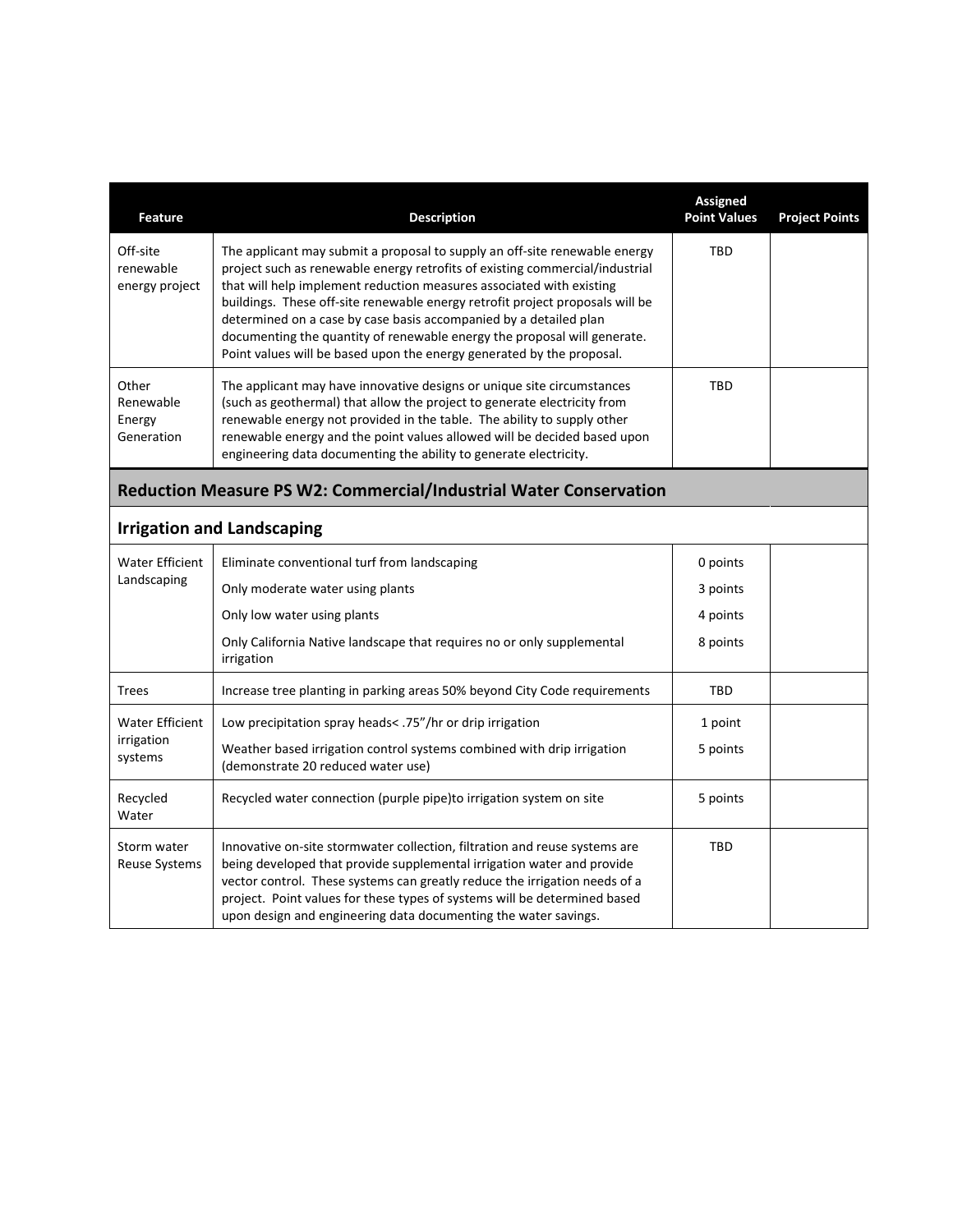| Feature                                                           | <b>Description</b>                                                                                                                                                                                                                                                                                                                                                  | <b>Assigned</b><br><b>Point Values</b> | <b>Project Points</b> |
|-------------------------------------------------------------------|---------------------------------------------------------------------------------------------------------------------------------------------------------------------------------------------------------------------------------------------------------------------------------------------------------------------------------------------------------------------|----------------------------------------|-----------------------|
| <b>Potable Water</b>                                              |                                                                                                                                                                                                                                                                                                                                                                     |                                        |                       |
| Showers                                                           | Water Efficient Showerheads (2.0 gpm)                                                                                                                                                                                                                                                                                                                               | 3 points                               |                       |
| <b>Toilets</b>                                                    | Water Efficient Toilets/Urinals (1.5gpm)                                                                                                                                                                                                                                                                                                                            | 3 points                               |                       |
|                                                                   | Waterless Urinals (note that commercial buildings having both waterless<br>urinals and high efficiency toilets will have a combined point value of 6<br>points)                                                                                                                                                                                                     | 4 points                               |                       |
| <b>Faucets</b>                                                    | Water Efficient faucets (1.28gpm)                                                                                                                                                                                                                                                                                                                                   | 3 points                               |                       |
| Commercial<br>Dishwashers                                         | Water Efficient dishwashers (20% water savings)                                                                                                                                                                                                                                                                                                                     | 4 points                               |                       |
| Commercial<br>Laundry<br>Washers                                  | Water Efficient laundry (15% water savings)<br>High Efficiency laundry Equipment that captures and reuses rinse water (30%<br>water savings)                                                                                                                                                                                                                        | 3 points                               |                       |
|                                                                   |                                                                                                                                                                                                                                                                                                                                                                     | 6 points                               |                       |
| Commercial<br>Water<br>Operations<br>Program                      | Establish an operational program to reduce water loss from pools, water<br>features, etc., by covering pools, adjusting fountain operational hours, and<br>using water treatment to reduce draw down and replacement of water.<br>Point values for these types of plans will be determined based upon design<br>and engineering data documenting the water savings. | TBD                                    |                       |
|                                                                   | <b>Reduction Measure PS T1: Land Use Based Trips and VMT Reduction</b>                                                                                                                                                                                                                                                                                              |                                        |                       |
| Mixed Use                                                         | Mixes of land uses that complement one another in a way that reduces the<br>need for vehicle trips can greatly reduce GHG emissions. The point value of<br>mixed use projects will be determined based upon traffic studies that<br>demonstrate trip reductions and/or reductions in vehicle miles traveled                                                         | TBD                                    |                       |
| Local Retail<br>Near Residential<br>(Commercial<br>only Projects) | Having residential developments within walking and biking distance of local<br>retail helps to reduce vehicle trips and/or vehicle miles traveled.                                                                                                                                                                                                                  | TBD                                    |                       |
|                                                                   | The point value of residential projects in close proximity to local retail will<br>be determined based upon traffic studies that demonstrate trip reductions<br>and/or reductions in vehicle miles traveled                                                                                                                                                         |                                        |                       |
|                                                                   | <b>Reduction Measure PS T2: Bicycle Infrastructure</b>                                                                                                                                                                                                                                                                                                              |                                        |                       |
| Bicycle<br>Infrastructure                                         | Provide bicycle paths within project boundaries.                                                                                                                                                                                                                                                                                                                    | TBD                                    |                       |
|                                                                   | Provide bicycle path linkages between project site and other land uses.                                                                                                                                                                                                                                                                                             | 2 points                               |                       |
|                                                                   | Provide bicycle path linkages between project site and transit.                                                                                                                                                                                                                                                                                                     | 5 points                               |                       |
|                                                                   | <b>Reduction Measure PS T3: Electric Vehicle Infrastructure</b>                                                                                                                                                                                                                                                                                                     |                                        |                       |
| <b>Electric Vehicles</b>                                          | Provide public charging station for use by an electric vehicle (ten points for<br>each charging station within the facility).                                                                                                                                                                                                                                       | 10 points                              |                       |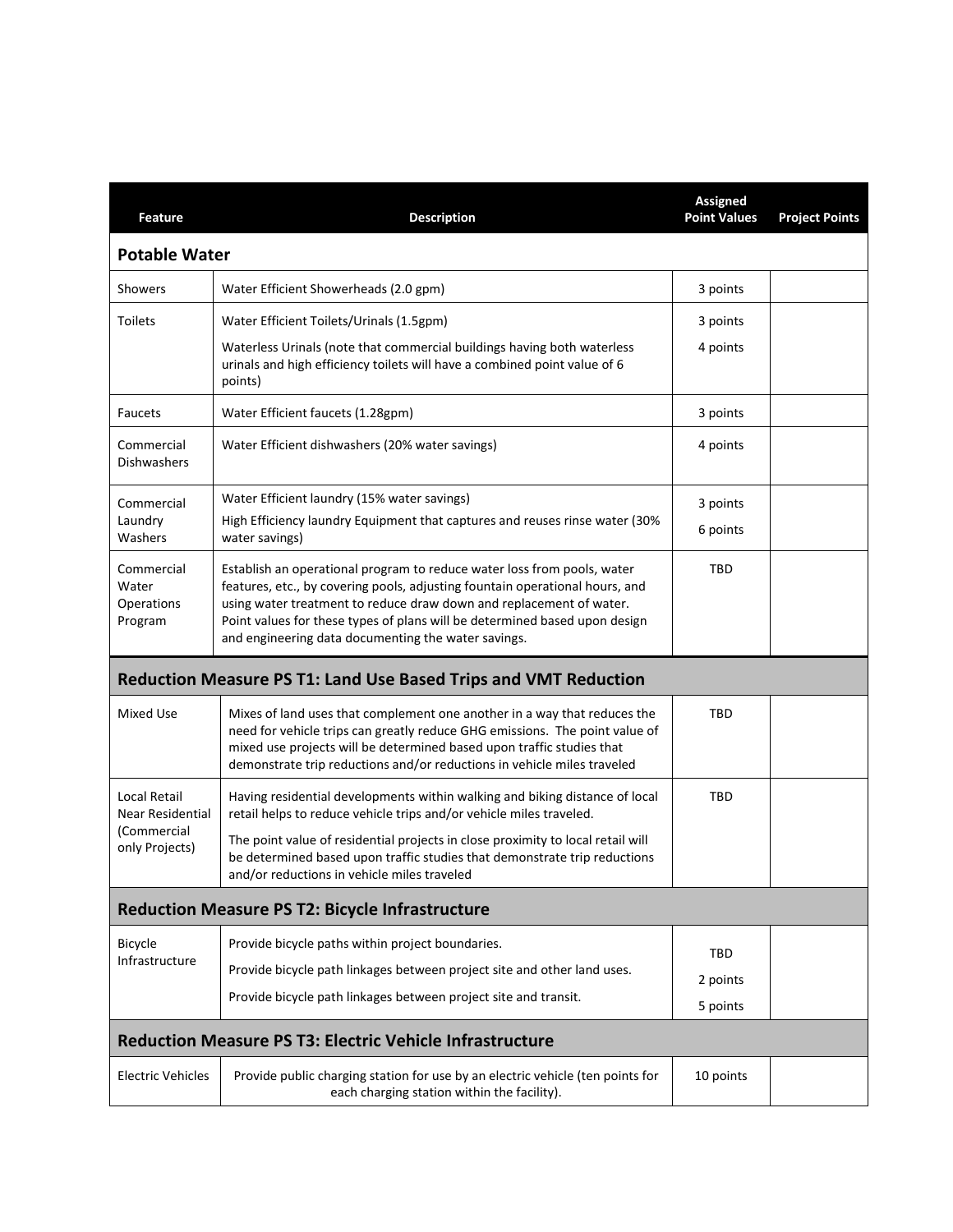| Feature                                                             | <b>Description</b>                                                                                                                                                                                                                                                                                                                                                                                                                               | <b>Assigned</b><br><b>Point Values</b> | <b>Project Points</b> |  |  |  |
|---------------------------------------------------------------------|--------------------------------------------------------------------------------------------------------------------------------------------------------------------------------------------------------------------------------------------------------------------------------------------------------------------------------------------------------------------------------------------------------------------------------------------------|----------------------------------------|-----------------------|--|--|--|
| Reduction Measure PS T4: Employee Based Trip & VMT Reduction Policy |                                                                                                                                                                                                                                                                                                                                                                                                                                                  |                                        |                       |  |  |  |
| Compressed<br>Work Week                                             | Reduce the number of days per week that employees need to be on site will<br>reduce the number of vehicle trips associated with commercial/industrial<br>development. Compressed work week such that full time employees are on<br>site:<br>5 days per week<br>4 days per week on site                                                                                                                                                           | <b>TBD</b>                             |                       |  |  |  |
|                                                                     | 3 days per week on site                                                                                                                                                                                                                                                                                                                                                                                                                          |                                        |                       |  |  |  |
| Car/Vanpools                                                        | Car/vanpool program<br>Car/vanpool program with preferred parking<br>Car/vanpool with guaranteed ride home program<br>Subsidized employee incentive car/vanpool program<br>Combination of all the above                                                                                                                                                                                                                                          | TBD                                    |                       |  |  |  |
| Employee<br>Bicycle/<br>Pedestrian<br>Programs                      | Complete sidewalk to residential within 1/2 mile<br>Complete bike path to residential within 3 miles<br>Bike lockers and secure racks<br>Showers and changing facilities<br>Subsidized employee walk/bike program<br>(Note combine all applicable points for total value)                                                                                                                                                                        | TBD                                    |                       |  |  |  |
| Shuttle/Transit<br>Programs                                         | Local transit within 1/4 mile<br>Light rail transit within 1/2 mile<br>Shuttle service to light rail transit station<br>Guaranteed ride home program<br>Subsidized Transit passes<br>Note combine all applicable points for total value                                                                                                                                                                                                          | <b>TBD</b>                             |                       |  |  |  |
| <b>CRT</b>                                                          | Employer based Commute Trip Reduction (CRT). CRTs apply to commercial,<br>offices, or industrial projects that include a reduction of vehicle trip or VMT<br>goal using a variety of employee commutes trip reduction methods. The<br>point value will be determined based upon a TIA that demonstrates the<br>trip/VMT reductions. Suggested point ranges:<br>Incentive based CRT Programs (1-8 points)<br>Mandatory CRT programs (5-20 points) | <b>TBD</b>                             |                       |  |  |  |
| <b>Other Trip</b><br>Reductions                                     | Other trip or VMT reduction measures not listed above with TIA and/or<br>other traffic data supporting the trip and/or VMT for the project.                                                                                                                                                                                                                                                                                                      | TBD                                    |                       |  |  |  |